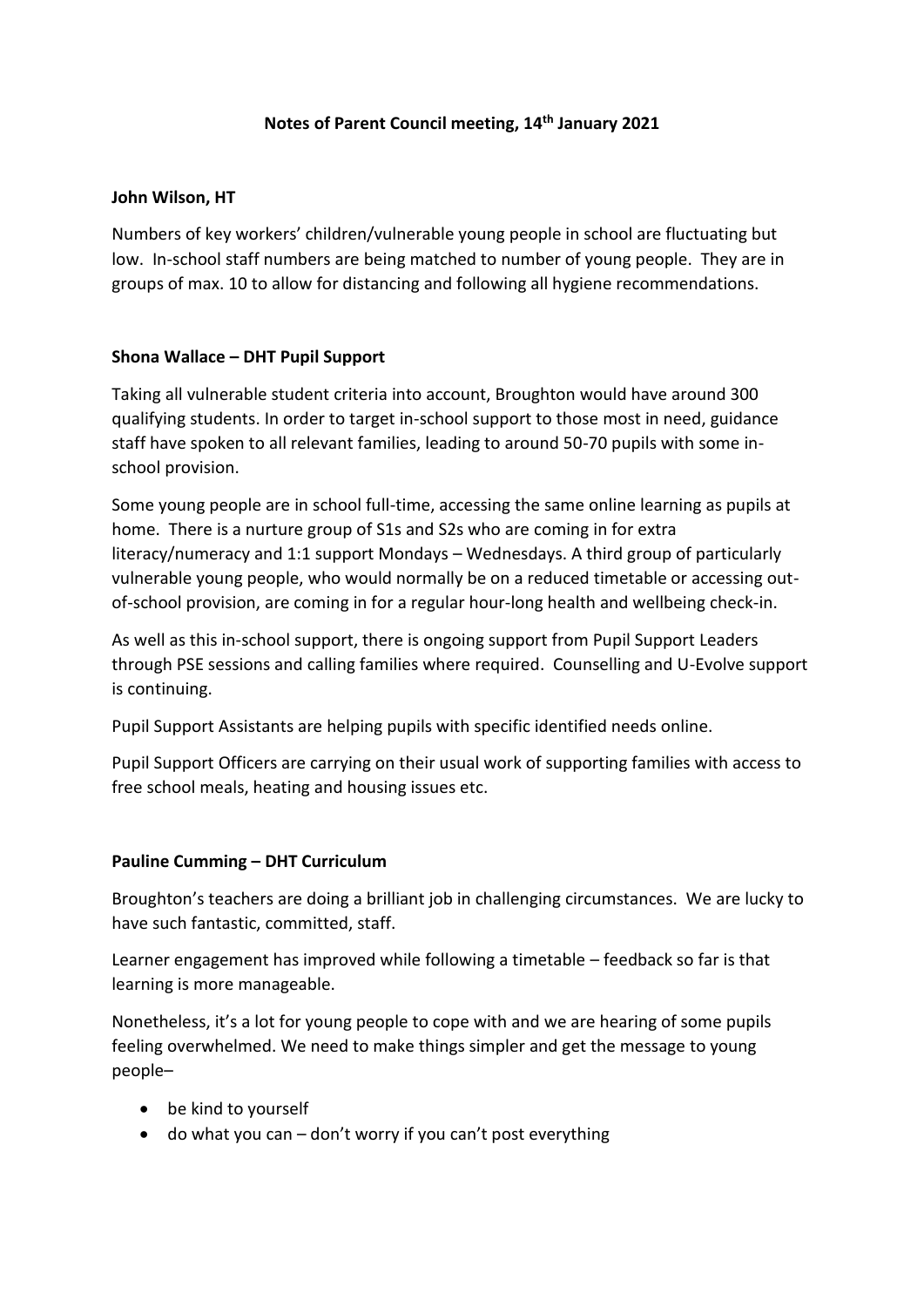Teachers are using a variety of approaches for online learning:

- Online in Teams
- Live teaching followed by a work period
- You tube videos
- Powerpoints with recordings

All of these are good, and teachers need to do what works for them. They will continue to refine their techniques as time goes on.

# **Parent question re. son in S1 who is spending 6.5 hours/day online trying to keep up with the volume of work**

- Pauline: please encourage your children to take breaks. We need to get the message out that young people do not need to do everything if it is too much for them.
- **Cath Stewart** (maths teacher): Maths dept have decided that for S1-S3, there will be 3 periods per week of set work and the  $4<sup>th</sup>$  period will be left free for pupils to catch up.

### **Susan Bennett – DHT – SQA**

There's a lot we don't know yet about SQA qualifications. Highers and Advanced Highers were cancelled just before the Christmas break.

We were planning formal assessments to take place in January but these will obviously not go ahead now. We are awaiting clarification and guidance from SQA re. when they will require predicted grades and what assessment evidence they want. This is unsettling for both young people and teachers.

The emphasis for January will be on learning and teaching and covering courses. Formal assessment will come later.

Senior students are showing a much higher level of engagement than they did before the summer. We are going to monitor and track senior phase engagement weekly starting end of WC 18/1/21. The parents of young people who don't engage will be contacted.

Parents can keep up to date on the SQA's website: [www.sqa.org.uk/sqa/96381.html](http://www.sqa.org.uk/sqa/96381.html)

# **Parent question – my child is worrying that absolutely everything they submit will count this year. This is causing a lot of stress as they can't work at 100% all the time.**

**Susan**: SQA have said that assessments done later in the year will have greater weighting as they are a better predictor of results. There won't be any assessments right now as the school can't ensure the validity of work done at home.

Formal assessments in school will form the basis of predicted grades. Teachers are continually monitoring performance – if formal assessment isn't in line with the young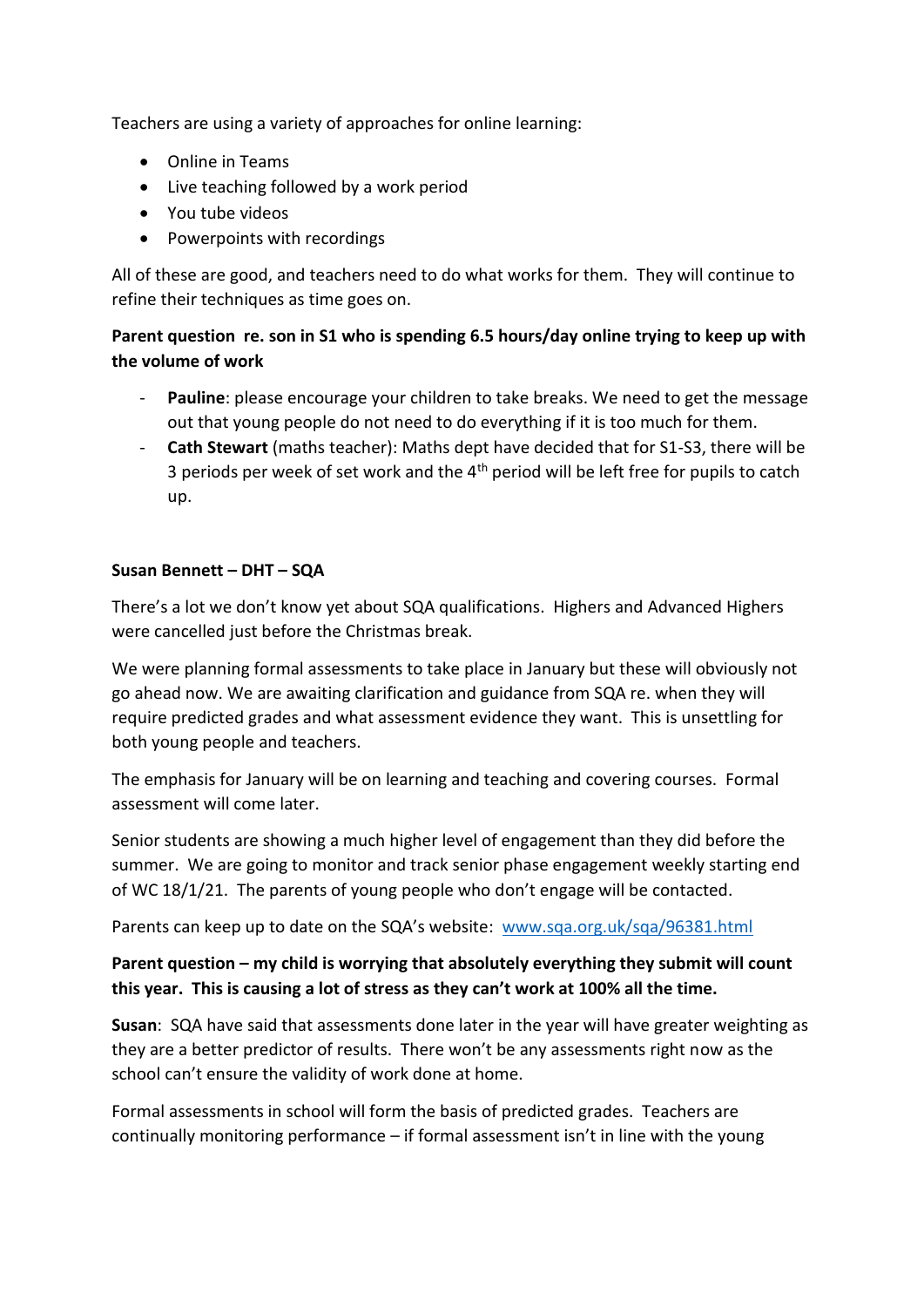person's ability, they could use earlier work. Students will have opportunities to show improvement.

We can't say when formal assessments will take place. It depends on when the SQA require grades. They are currently requesting predicted grades for Nat 5 at the end of May. The school need time for quality assurance before submitting these. We hope that this time will be extended.

### **Question from parent re. assessment of practical subjects.**

**John**: as the lockdown continues, we have less and less time for practical elements. We saw this with music where some instruments could not be practised in school, although we managed to encourage Education Scotland to change this.

We don't know yet how we will manage practical assessments. We will have to be creative and maximise the opportunities available. Teachers are used to using their professional judgement and making adjustments when required to ensure fair and accurate grade estimates. We will need to meet the SQA's requirements re. grading and validity.

# **Question from parent – do I understand that you would use term 1 assessments as evidence where this is advantageous to the pupil but not if it would disadvantage them?**

**Susan**: Yes. We want to give young people the opportunity to improve, so we wouldn't let early assessments disadvantage them.

### **Question from parent – what about students who are doing qualifications in their native language, which are not taught in school?**

**John**: we are still unsure of this but, as with everything, we will try to give them every opportunity to achieve.

There are rumours within the education community that SQA will extend their deadline. Once we know for sure we can make plans. We will adjust and adapt as always, but time needs to be built in for marking, internal moderation and verification. Last year Broughton HS surpassed SQA's expectations for predicted grading. There is uncertainty over timelines and expectations, but we can have confidence in the school.

# **Question from PC: Is there anything we can be doing as a PC to support the school in a pressure group capacity? For example, in making sure young people have devices for home learning?**

**John**: The parent council and wider parental community have influenced decisions in the past. One area could be to put pressure on the SQA re. definitive timelines.

Re. devices – CEC are on their sixth audit of who needs a device. Shona Wallace is involved in this process. Initially we were asked to identify young people who had no access to a device or data. Expectations have increased now – with more structured learning, every